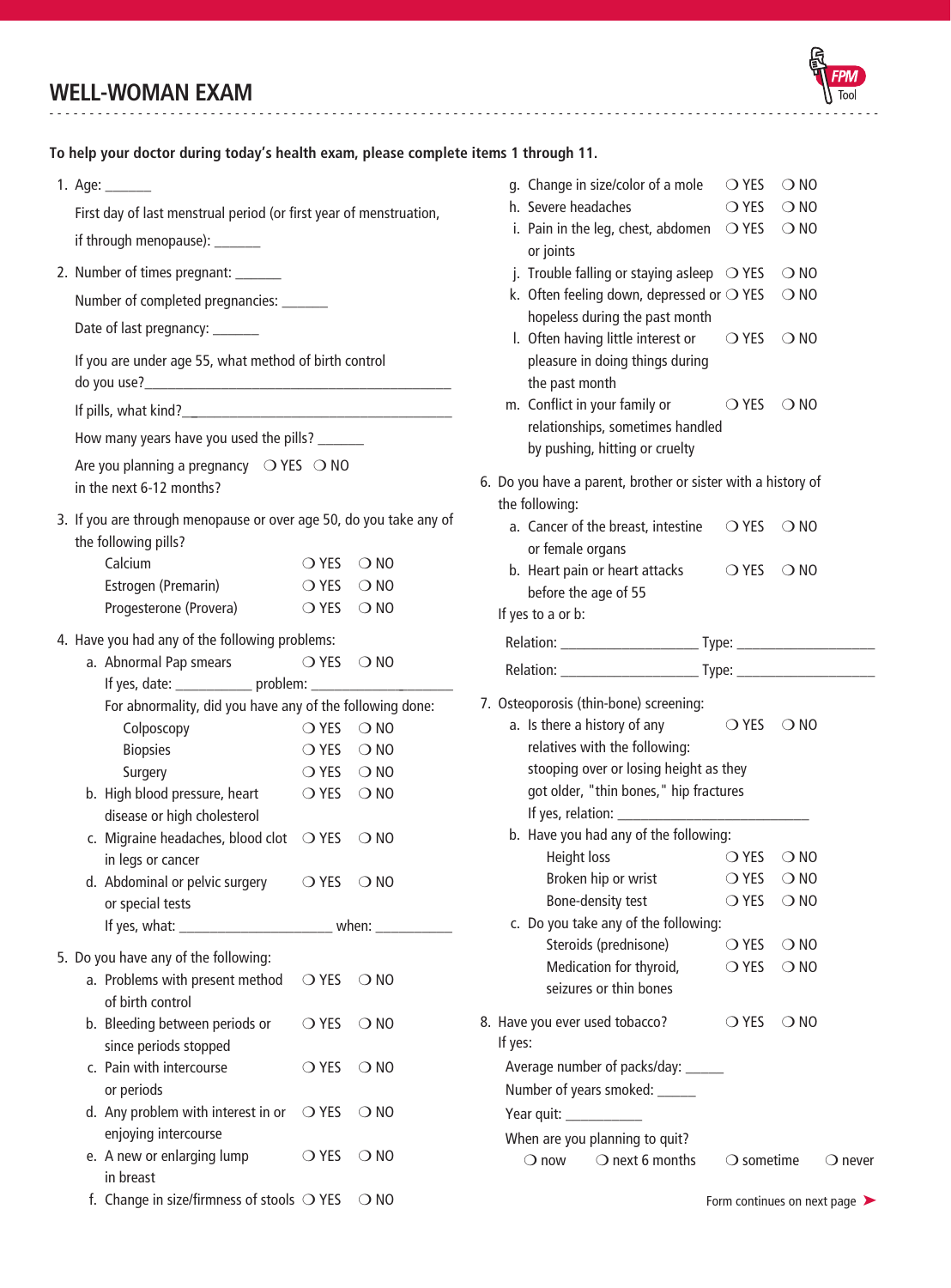|         | 9. Do you drink alcohol?<br>$\bigcirc$ yes<br>$\bigcirc$ NO                                                                                      |  |  |  |  |  |  |
|---------|--------------------------------------------------------------------------------------------------------------------------------------------------|--|--|--|--|--|--|
| If yes: | a. Have you ever felt you should<br>$\bigcirc$ yes<br>$\bigcirc$ NO                                                                              |  |  |  |  |  |  |
|         | cut down on your drinking?<br>b. Have people ever annoyed you<br>◯ YES<br>$\bigcirc$ NO                                                          |  |  |  |  |  |  |
|         | by nagging you about your drinking?                                                                                                              |  |  |  |  |  |  |
|         | c. Have you ever felt guilty about<br>$\bigcirc$ yes<br>$\bigcirc$ NO<br>your drinking?                                                          |  |  |  |  |  |  |
|         | d. Have you ever had a drink first<br>$\bigcirc$ YES<br>$\bigcirc$ NO<br>thing in the morning to steady your<br>nerves or get rid of a hangover? |  |  |  |  |  |  |
|         | 10. Prevention:                                                                                                                                  |  |  |  |  |  |  |
|         | a. Which of the following are included in your diet:                                                                                             |  |  |  |  |  |  |
|         | Grains and starches $\bigcirc$ a lot<br>$\bigcirc$ some $\bigcirc$ few                                                                           |  |  |  |  |  |  |
|         | $\bigcirc$ a lot $\bigcirc$ some $\bigcirc$ few<br>Vegetables<br>Dairy foods<br>$\bigcirc$ a lot $\bigcirc$ some $\bigcirc$ few                  |  |  |  |  |  |  |
|         | <b>Meats</b><br>$\bigcirc$ a lot $\bigcirc$ some $\bigcirc$ few                                                                                  |  |  |  |  |  |  |
|         | $\bigcirc$ a lot $\bigcirc$ some $\bigcirc$ few<br><b>Sweets</b>                                                                                 |  |  |  |  |  |  |
|         | b. Exercise:                                                                                                                                     |  |  |  |  |  |  |
|         | Activity <b>Activity</b>                                                                                                                         |  |  |  |  |  |  |
|         | Days per week ________                                                                                                                           |  |  |  |  |  |  |
|         | Time/duration minutes                                                                                                                            |  |  |  |  |  |  |
|         | ○ stroll<br>$\bigcirc$ mild<br>Exertion:<br>$\bigcirc$ heavy                                                                                     |  |  |  |  |  |  |
|         | c. Do you always wear seat belts? $\bigcirc$ YES<br>$\bigcirc$ NO                                                                                |  |  |  |  |  |  |
|         | d. If over 30 years old, have you<br>◯ N/A<br>$\bigcirc$ YES<br>$\bigcirc$ NO                                                                    |  |  |  |  |  |  |
|         | had your cholesterol level checked                                                                                                               |  |  |  |  |  |  |
|         | in the past five years?                                                                                                                          |  |  |  |  |  |  |
|         | e. Have you had a tetanus shot<br>◯ YES<br>$\bigcirc$ NO                                                                                         |  |  |  |  |  |  |
|         | in the past 10 years?<br>f. Does your house have a working $\bigcirc$ YES<br>$\bigcirc$ NO                                                       |  |  |  |  |  |  |
|         | smoke detector?                                                                                                                                  |  |  |  |  |  |  |
|         | g. Do you have firearms at home?<br>$\bigcirc$ YES<br>$\bigcirc$ NO                                                                              |  |  |  |  |  |  |
|         | h. Have you ever had<br>$\bigcirc$ YES<br>$\bigcirc$ NO                                                                                          |  |  |  |  |  |  |
|         | a mammogram?                                                                                                                                     |  |  |  |  |  |  |
|         | If yes, date of last: ________ where: ____                                                                                                       |  |  |  |  |  |  |
|         | $ON/A$ $O$ YES $ONO$<br>Have you ever had any                                                                                                    |  |  |  |  |  |  |
|         | abnormal mammograms?                                                                                                                             |  |  |  |  |  |  |
|         | If yes, date: _________ problem: ___________                                                                                                     |  |  |  |  |  |  |
|         | For abnormality, did you have any of the following:                                                                                              |  |  |  |  |  |  |
|         | <b>Biopsy</b><br>OYES ONO                                                                                                                        |  |  |  |  |  |  |
|         | Cyst fluid drained<br>$\bigcirc$ YES $\bigcirc$ NO                                                                                               |  |  |  |  |  |  |
|         | $\bigcirc$ YES $\bigcirc$ NO<br>Surgery                                                                                                          |  |  |  |  |  |  |
|         | i. How many sexual partners have                                                                                                                 |  |  |  |  |  |  |
|         | you had in the last 12 months? ____ In your lifetime? ____                                                                                       |  |  |  |  |  |  |
|         | j. When is the last time you had a dental check-up?_______                                                                                       |  |  |  |  |  |  |

11. Please describe any concerns you have:

\_\_\_\_\_\_\_\_\_\_\_\_\_\_\_\_\_\_\_\_\_\_\_\_\_\_\_\_\_\_\_\_\_\_\_\_\_\_\_\_\_\_\_\_\_\_\_\_\_ \_\_\_\_\_\_\_\_\_\_\_\_\_\_\_\_\_\_\_\_\_\_\_\_\_\_\_\_\_\_\_\_\_\_\_\_\_\_\_\_\_\_\_\_\_\_\_\_\_ \_\_\_\_\_\_\_\_\_\_\_\_\_\_\_\_\_\_\_\_\_\_\_\_\_\_\_\_\_\_\_\_\_\_\_\_\_\_\_\_\_\_\_\_\_\_\_\_\_ \_\_\_\_\_\_\_\_\_\_\_\_\_\_\_\_\_\_\_\_\_\_\_\_\_\_\_\_\_\_\_\_\_\_\_\_\_\_\_\_\_\_\_\_\_\_\_\_\_

\_\_\_\_\_\_\_\_\_\_\_\_\_\_\_\_\_\_\_\_\_\_\_\_\_\_\_\_\_\_\_\_\_\_\_\_\_\_\_\_\_\_\_\_\_\_\_\_\_ \_\_\_\_\_\_\_\_\_\_\_\_\_\_\_\_\_\_\_\_\_\_\_\_\_\_\_\_\_\_\_\_\_\_\_\_\_\_\_\_\_\_\_\_\_\_\_\_\_ \_\_\_\_\_\_\_\_\_\_\_\_\_\_\_\_\_\_\_\_\_\_\_\_\_\_\_\_\_\_\_\_\_\_\_\_\_\_\_\_\_\_\_\_\_\_\_\_\_ \_\_\_\_\_\_\_\_\_\_\_\_\_\_\_\_\_\_\_\_\_\_\_\_\_\_\_\_\_\_\_\_\_\_\_\_\_\_\_\_\_\_\_\_\_\_\_\_\_ \_\_\_\_\_\_\_\_\_\_\_\_\_\_\_\_\_\_\_\_\_\_\_\_\_\_\_\_\_\_\_\_\_\_\_\_\_\_\_\_\_\_\_\_\_\_\_\_\_ \_\_\_\_\_\_\_\_\_\_\_\_\_\_\_\_\_\_\_\_\_\_\_\_\_\_\_\_\_\_\_\_\_\_\_\_\_\_\_\_\_\_\_\_\_\_\_\_\_ \_\_\_\_\_\_\_\_\_\_\_\_\_\_\_\_\_\_\_\_\_\_\_\_\_\_\_\_\_\_\_\_\_\_\_\_\_\_\_\_\_\_\_\_\_\_\_\_\_

*Thank you for your help.*